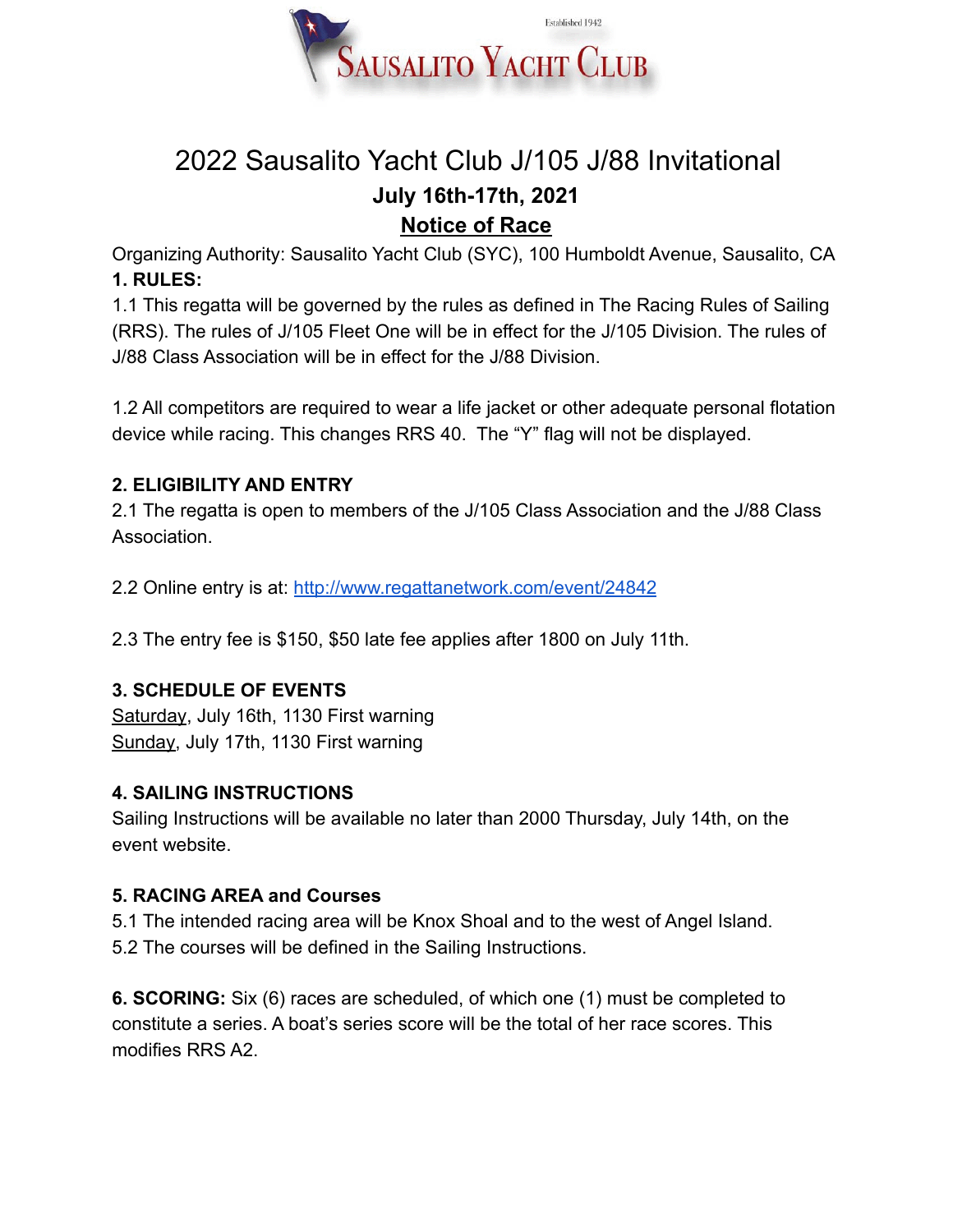**7. DISCLAIMER OF LIABILITY:** Competitors shall participate in the regatta entirely at their own risk (see RRS 4, DECISION TO RACE). The organizing authority does not accept any liability for material damage or personal injury or death sustained in conjunction with, prior to, during, or after the regatta.

8. **PRIZES:** Prizes will be awarded based on the number of boats entered. The trophy presentation will be held at the SYC after completion of racing on Sunday.

Jeff Zarwell, PRO (415) 595-8364 [jzarwell@regattapro.com](mailto:jzarwell@regattapro.com)

SYC Race Office: [race@sausalitoyachtclub.org](mailto:race@sausalitoyachtclub.org) 415 332-7400